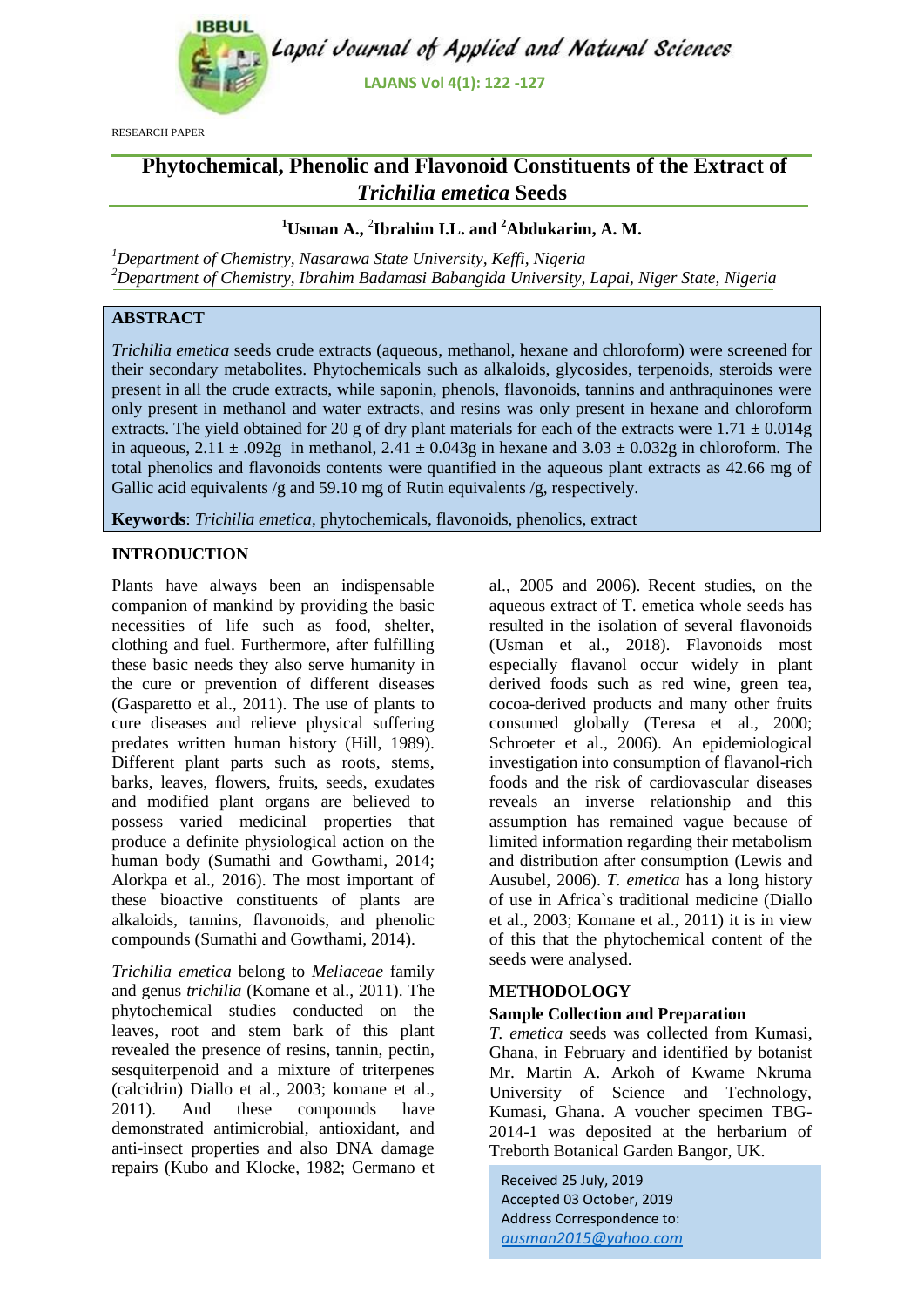The freshly collected sample was shade dried for seven days until all the water molecules evaporated. The air dried samples were pulverize into powder form by the use of mortar and pestle and transferred into airtight containers with proper labelling for future use. The dried powdered sample was separately extracted using cold extraction method with distil water, methanol, n hexane and chloroform. These was carried out by suspending 20 grams of the finely ground sample in 100ml of distilled water, methanol, n hexane or chloroform for 48 hours. The mixtures were regularly stirred using separate glass rod every 6 hours. After 48 hours, each mixture was filtered through Whatmann No. 1 filter paper and the filtrates were rotary evaporated at 40 °C to obtain a greasy extracts. Each of the extract was transferred to sterile screw capped bottles, properly labelled and stored under refrigerated condition till use.

### **Determination of total phenolic content**

The amount of total phenolic compounds present in aqueous seed extract was determined by

the Folin-Ciocalteu reagent using gallic acid as standard. Gallic acid was dissolved in deionised water (0.01 g/100 mL) to prepare triplicate standard stock solutions. The stock was diluted to form gallic acid concentrations for a 7-point calibration curve Table 1. Samples extract and standards (0.1 mL) were placed directly into a cuvettes; Folin & Ciocalteu's Phenol reagent (0.1 mL), 15% w/v  $Na_2CO_3$  (0.3 mL) and  $H_2O$  (0.5 mL) were added. The mixture was incubated at room temperature in the dark for 1hour and were analysed at wavelengths  $(\lambda)$  of 725, using the AT1 UNICAM UV/VIS spectrometer UV4 coupled to Vision V3.40 computer software. Results are given as Gallic Acid Equivalents (GAE).

Table 1: Stock solution for 7-points calibration curve.

| $C (ppm)$ 0 10 20 30 40 50 60 |  |  |  |  |
|-------------------------------|--|--|--|--|
| $V_1$ (mL) 0 1 2 3 4 5        |  |  |  |  |
| $V_2$ (mL) 10 9 8 7 6 5       |  |  |  |  |

C: Concentration of Gallic acid

V<sub>1</sub>: Volume of stock

V<sub>2</sub>: Volume of solvent

#### **Determination of flavonoid content**

The level of flavonoid content in the seed extract was determined spectrophotometrically using rutin as standard. Rutin stock solution 0.05 mg/mL was prepared in methanol and six, five-fold serial dilutions was made to obtain a concentration of 50, 25, 12.5, 6.25, 3.13, 1.56 and 0.78 mg/L. 1 mL of 2% AlCl<sub>3</sub> in methanol was separately added to methanol solution of the extract (1 mL of 0.05 mg/mL) and stock solution 1 mL. The mixture was incubated at room temperature for 1 hour. The absorbance was measured at 415 nm, using the AT1 UNICAM UV/VIS spectrometer UV4 coupled to Vision V3.40 computer software. The sample, blank (methanol) and standards were prepared in triplicate for each analysis and the mean value of absorbance was obtained and express in terms of rutin equivalents (mg of RU/g of extract).

#### **Phytochemical screening**

The seed extract of *Trichillia emetica* was screened to detect secondary plant metabolites such as alkaloid, glycosides, saponins, terpenoid, steroids, phenols, flavonoids, tannins and anthraquinone using standard methods (Evans and Trease, 1996; Harbone, 1998).

#### *Alkaloids (Dragendorff `s and Wagners test)*

0.2g of the sample extract was boiled with 5 mL of 2% hydrochloric acid on a steam bath for 10 minutes. The mixture was allowed to cool and filtered. 2ml portion of the filtrate was measured into two 25 ml vials and 1 ml each of Dragendoffs which is a mixture of A  $[$ (Bismut nitrate  $(0.17)$  in glacia acetic acid  $(2mL)$  and water  $(8mL)$ ] with B[ Potassium iodide (4g) in glacial acetic acid (10 mL) and water (20 mL)] dilute to 100 mL with water.

Wagner`s reagent [Mix Iodine (2g) and Potassium Iodide 6g in 100 mL of water] was added to separate portion of the filtrate. A red precipitate or reddish-brown precipitate indicates the presence of alkaloid

#### *Glycosides*

0.2g of extract was dissolved in 3ml of deionised water and 3ml of 10% sodium hydroxide was added. The formation of a yellow colour indicates the presence of glucosides.

#### *Saponins*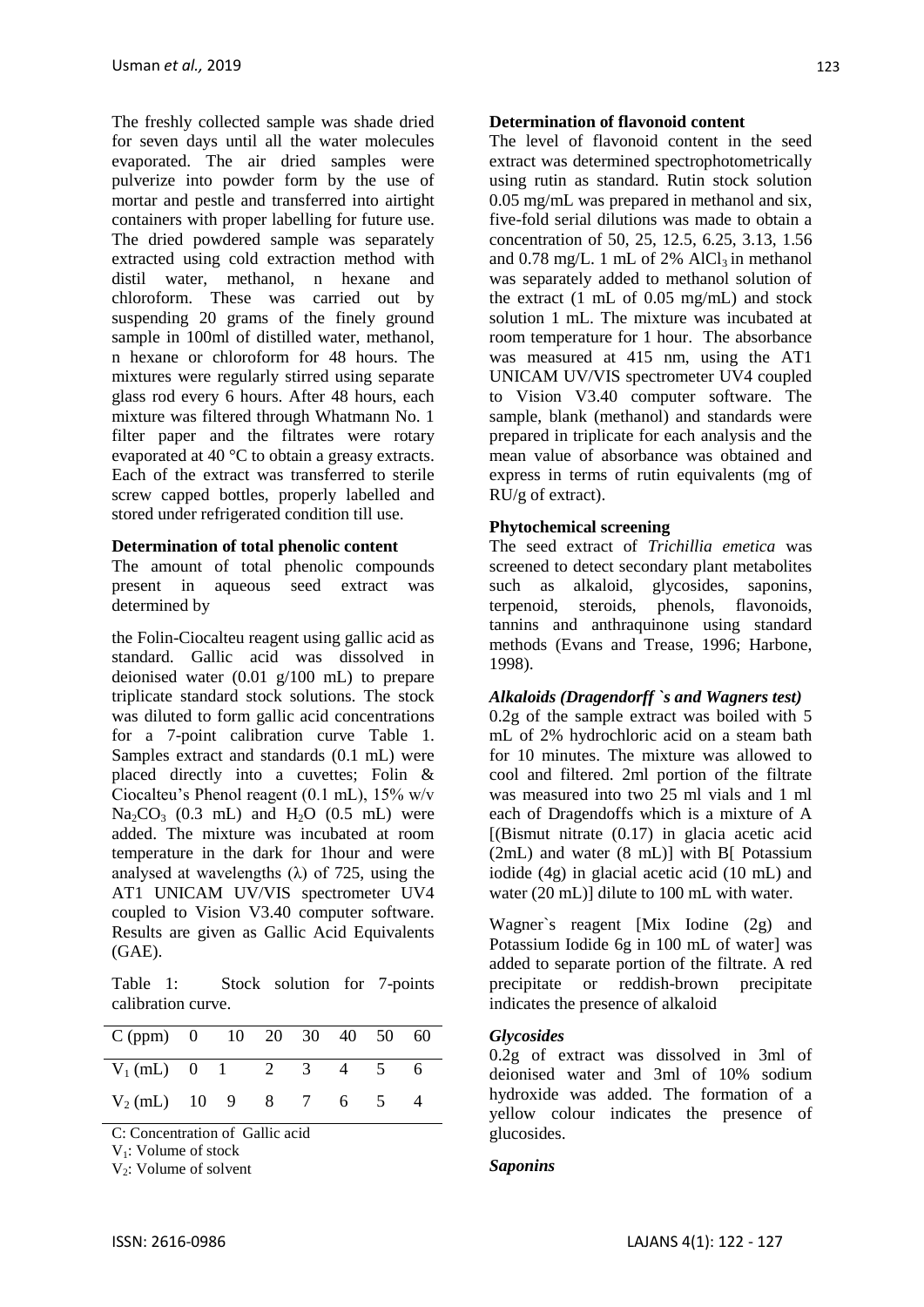0.1g of extract was boiled with 5ml distilled water for 5 minutes and the mixture was filtered while still hot. 1 ml of the filtrate was collected into 25 ml vials and 3 drop of olive oil added. The mixture was shaken for two minutes; the formation of an emulsion is an indication of presence of saponins.

## *Terpenoids*

0.01g of the sample extract was added 2ml of chloroform and 2 drops of concentrated sulphuric acid. The formation of reddishbrown colour indicates the presence of terpenoids.

#### *Steroids*

3 ml of chloroform and 3 drop of concentrated sulphuric acid was carefully added to 0.4g of the extract. Reddish-brown colours indicate the presence of steroid.

#### *Phenols (Ferric chloride test)*

2 ml distilled water and 1 ml 10% Ferric chloride was added to 1 ml of the extract. The formation of blue or green colour indicates the presence of phenols.

#### *Flavonoids*

0.2g of extract was heated with 10 ml of ethyl acetate in water bath for 3 minutes. The mixture was allowed to cool and filtered. 4 ml of the filtrate was collected and 1 ml of 1% NH<sup>3</sup> was added, the mixture was shaken and allowed to stand for the lower layer to separate out. Yellow colouration at the ammonia layer indicates the presence of flavonoids.

#### *Tannins*

0.2g of the extract was boiled with 5 ml of 45% ethanol for 5 minutes. The mixture was cooled and filtered. 1 ml of the filtrate was diluted with deionised water and 1 ml of ferric chloride added. A transient greenish to black colour indicates the presence of tannins.

#### *Anthraquinones (Ammonia test)*

0.4g of the seed extract was boiled in 20 ml of 10% ethanol for 5 minutes and filtered. 5.0 ml of the filtrate was collected and equal volume of chloroform added and shaken vigorously for 1 minute. Organic layer was collected and 5 ml of distilled water added, this was then extracted with 5.0 ml of ammonia solution. Red colour in the ammonia upper phase indicates the presence of anthraquinones.

#### *Resins*

10 ml of 95% ethanol was added to 0.2g of the extract, the mixture shaken thoroughly and allowed to stand for 5 minutes and filtered. The filtrate was poured into 10 ml of distilled water in 50 ml beaker. The occurrence of a precipitate shows the presence of resins.

#### **Statistical analysis**

All the experiments were performed in triplicate and the results were expressed as mean±SD

(Standard Error). Statistical analysis was performed using MS-Excel 2007.

#### **RESULT AND DISCUSSION**

Methanol, water, hexane and chloroform extracts were prepared and screened for secondary metabolites. The yield obtained from 20 g of dry plant material was measured for each extract (Table 2).

Table 2: The yield of solid residue after extractions and evaporation from 20 g dried sample<sup>a</sup>

| Extracts   | Yield $(g)$    |  |  |  |
|------------|----------------|--|--|--|
| Chloroform | $3.03 + 0.032$ |  |  |  |
| Hexane     | $2.41 + 0.043$ |  |  |  |
| Methanol   | $2.11 + 0.092$ |  |  |  |
| Aqueous    | $1.71 + 0.01$  |  |  |  |

Value  $\pm$  STD (Standard Deviation) of three determination

The total phenolic and flavonoid content in the aqueous seed extracts of this sample is as shown in Fig. 1. The studies conducted on the aqueous root extract of this plant revealed a high phenolic content (169.152 mg/g) (Germano et al., 2006) which is higher than 42.86 mg/g reported in this studies. Previous studies on the root and stem bark have also revealed the presence of tannin (Burkill, 1997). The concentration of flavonoids in the aqueous extract was 59.10 mg/g which is comparable to 62.7 mg/g reported for lotus leaves (Lin et al., 2009).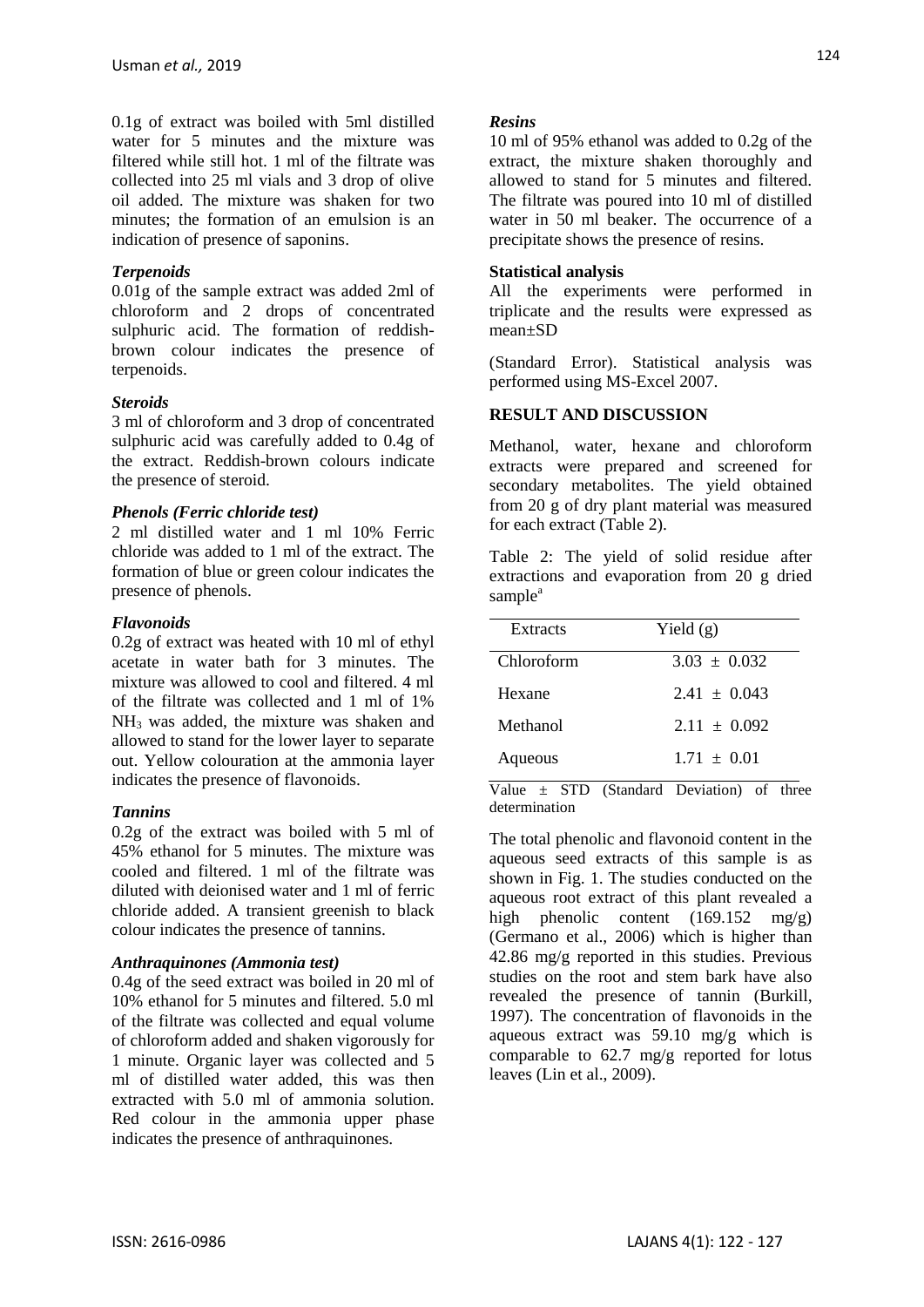



The obtained extracts (chloroform, hexane, methanol and aqueous) were screened for their phytochemical constituents (Table 2). The study revealed the presence of alkaloids, glycosides, terpenoids, steroids in all the extracts while phenols, flavonoids, tannins, anthraquinones, saponin were in methanol and Aqueous extracts. Resins is present in chloroform and hexane extracts. Studies has shown that alkaloids, terpenoids and phenolic compounds are common secondary metabolites found in most medicinal plant (Charistima and Thiruvengadarajan, 2013). The result shows that aqueous and ethanol extracts contains more phytoconstituents than the chloroform and hexane extracts, implying that most of the phytoconstituents were polar and are readily extracted with polar solvents (Alorkpa et al., 2016; Charistima and Thiruvengadarajan, 2013).

An alkaloid, quinine and artemisinin isolated from *Cinchona ledgeriana* and *Artemisia annua* are known to have anti-malarial activity (Arts and Hollman, 2005), while Phenolic phytochemicals such as flavonoids and tannins have been demonstrated to possess antioxidative, anticancinogenic, antidiabetic, antimicrobial, anti-allergic, antimutagenic and anti-inflammatory agents (Sermakkani and Thangapandian, 2010). The anti-allergic function of flavonoids is particularly advantageous since it may help in the treatment of immune system disorders that are responsible for 5–10% of recurrent

miscarriages (Akamene, 2008; Mohapatra, 2011). Since flavonoids prevent platelet stickiness (platelet aggregation), they are

probably wonderful remedies for the treatment of all types of miscarriages (Njoku et al., 2011; Ifeoma, 2008).

Table 2: Phytochemical screening of *Trichillia emetica* seed extracts.

| Phytochemical                                                                                                                                                                                                                                                                                                                                                                                    | Chloroform Hexane Methanol |        |           | Water  |
|--------------------------------------------------------------------------------------------------------------------------------------------------------------------------------------------------------------------------------------------------------------------------------------------------------------------------------------------------------------------------------------------------|----------------------------|--------|-----------|--------|
| constituents                                                                                                                                                                                                                                                                                                                                                                                     |                            |        |           |        |
| <b>Alkaloids</b>                                                                                                                                                                                                                                                                                                                                                                                 |                            |        |           |        |
| Dragendorff's reagent                                                                                                                                                                                                                                                                                                                                                                            | $^{+}$                     | $+$    | $^{+}$    | $^{+}$ |
| Wagner's reagent                                                                                                                                                                                                                                                                                                                                                                                 | $+$                        | $^{+}$ | $+$       | $+$    |
| <b>Glycosides</b>                                                                                                                                                                                                                                                                                                                                                                                |                            |        |           |        |
| Sodium hydroxide test                                                                                                                                                                                                                                                                                                                                                                            | $^{+}$                     | $^{+}$ | $+$       | $^{+}$ |
| Saponin                                                                                                                                                                                                                                                                                                                                                                                          |                            |        |           |        |
| <b>Emulsion</b> test                                                                                                                                                                                                                                                                                                                                                                             |                            | ÷      | $+$       | $+$    |
| <b>Terpenoids</b>                                                                                                                                                                                                                                                                                                                                                                                |                            |        |           |        |
| Conc. $H_2SO_4$ test                                                                                                                                                                                                                                                                                                                                                                             | $+$                        | $^{+}$ | $+$       | $^{+}$ |
| <b>Steroids</b>                                                                                                                                                                                                                                                                                                                                                                                  |                            |        |           |        |
| Conc. $H_2SO_4$ test                                                                                                                                                                                                                                                                                                                                                                             | $^{+}$                     | $+$    | $+$       | $^{+}$ |
| <b>Phenols</b>                                                                                                                                                                                                                                                                                                                                                                                   |                            |        |           |        |
| FeCl <sub>3</sub> test                                                                                                                                                                                                                                                                                                                                                                           |                            |        | $+$       | $^{+}$ |
| <b>Flavonoids</b>                                                                                                                                                                                                                                                                                                                                                                                |                            |        |           |        |
| Ammonium test                                                                                                                                                                                                                                                                                                                                                                                    |                            |        | $\ddot{}$ | $+$    |
| <b>Tannins</b>                                                                                                                                                                                                                                                                                                                                                                                   |                            |        |           |        |
| FeCl <sub>3</sub> test                                                                                                                                                                                                                                                                                                                                                                           |                            |        |           |        |
| <b>Anthraquinones</b>                                                                                                                                                                                                                                                                                                                                                                            |                            |        |           |        |
| Ammonium test                                                                                                                                                                                                                                                                                                                                                                                    |                            |        | $+$       | $+$    |
| <b>Resins</b>                                                                                                                                                                                                                                                                                                                                                                                    |                            |        |           |        |
| Precipitate test                                                                                                                                                                                                                                                                                                                                                                                 | $+$                        | $+$    |           |        |
| Key: $(-)$ = Absent, $(+)$ = Present                                                                                                                                                                                                                                                                                                                                                             |                            |        |           |        |
| Saponins are promoted commercially<br>dietary supplements and neutraceuticals; they<br>are also use as adjuvants in the production of<br>vaccines while toxicity related to<br>complexation by saponins remains a major<br>concern. Steroids are related to sex hormones<br>and they also interact with androgen receptors<br>to increase muscle and bone synthesis (Trease<br>and Evans, 1996). |                            |        | sterol    | as     |
| <b>Conclusion</b><br>This study has shown the phytochemicals,<br>phenolic and flavonoid contents of T. emetica<br>whole seeds extract. Phytochemicals such as<br>alkaloids, glycosides, terpenoids, steroids were<br>present in all the crude extracts while resins<br>was only present in hexane and chloroform                                                                                 |                            |        |           |        |

#### **Conclusion**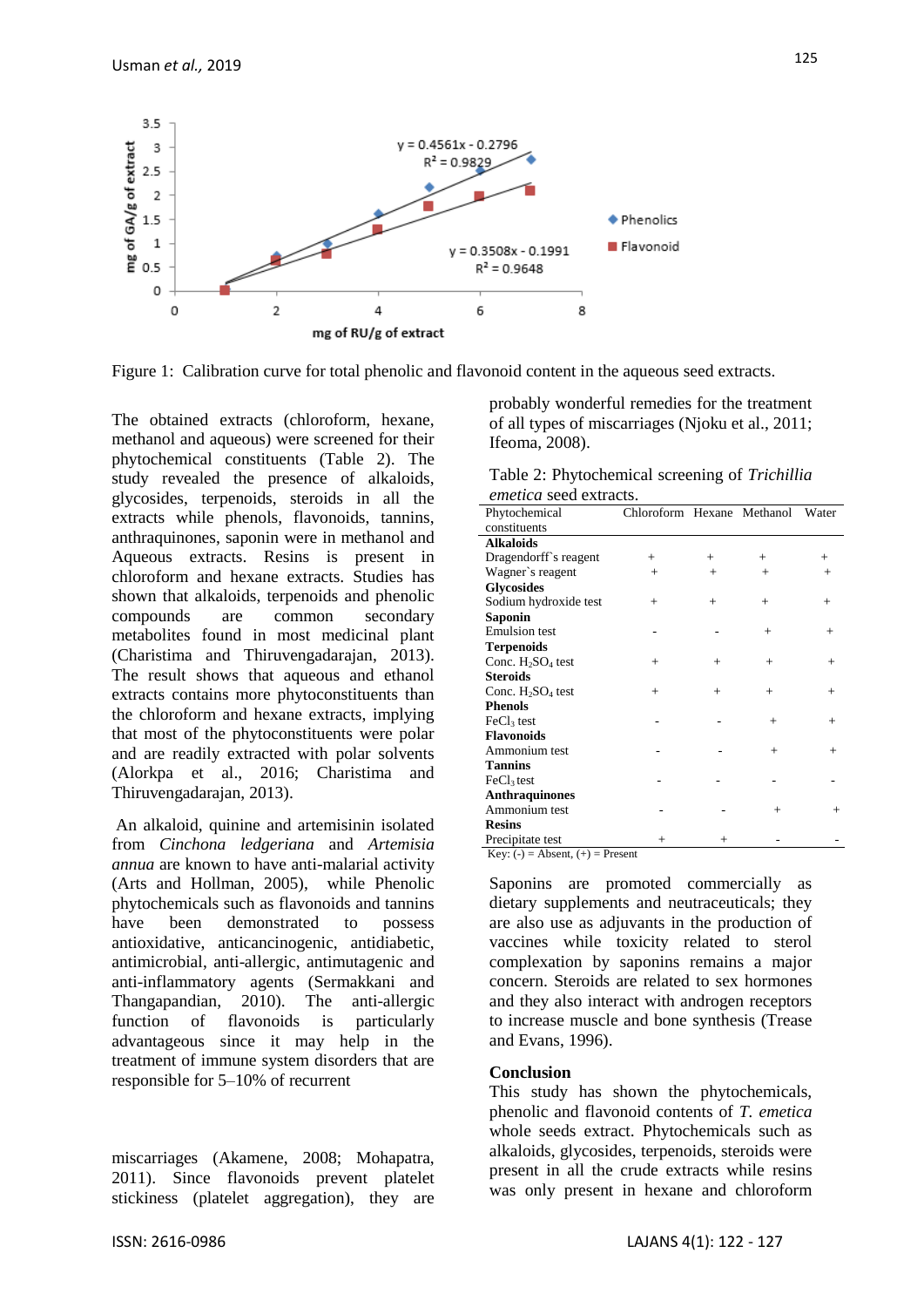extracts. The total phenolic and flavonoids constituent of the aqueous seeds extract was also reported to be 42.86 and 59.10 mg/g.

#### **Acknowledgement**

The authors are grateful to Nigerian Tertiary Education Trust Fund (TETFUND) for financing the research work.

## **REFERENCES**

- Alorkpa, J. E., Boadi, O. N., Badu, M., Saah, A. S. (2016) Phytochemical screening, antimicrobial and antioxidant properties of assorted *Carica papaya* leaves in Ghana. Journal of Medicinal Plants Studies. 4 (6), 193-198.
- Arts C. I., Hollman P. C. (2005). Polyphenol and disease risk in epidemiologic studies. *American Journal of Clinical Nutrition*, 81, 317-325.
- Burkill H.M. (1997). The Useful Plants of West Tropical Africa, vol. 4, second ed. Royal Botanic Gardens Kew. PP 88–134.
- Charistima Y., Thiruvengadarajan V.S. (2013) A review on identification strategy of Phytoconstituent present in herbal plants. International Journal of Research in Pharmaceutical Science, 4 (2), 123-140.
- Diallo, D., Paulsen, B. S., Liljeback, T. H. A., Michaelsen, T. E. (2003). The malian medicinal plant *Trichilia emetica*; studies on polysaccharides with complement fixing ability. Journal of Ethnopharmacology, 84, 279–287.
- De Pascual-Teresa, S., Santos-Buelga, C., Rivas-Gonzalo, C. J. (2000). Quantitative analysis of flavan-3-ols in Spanish foodstuffs and beverages, *Journal of Agricultural. Food Chemistry,* 48, 5331- 5337.
- Gasparetto, J. C., Martinsa, C.A.F., Hayashia, S. S., Otuky, M. F., Pontaroloa, R. (2011). Ethnobotanical and scientific aspects of *Malva sylvestris* L.: a millennial herbal medicine. Parmacy Pharmacology, 64, 172–189.
- Germanò MP, D'Angelo V, Biasini T, Sanogo R, De Pasquale R, Catania S (2006). Evaluation of the antioxidant properties and

bioavailability of free and bound phenolic acids from *Trichilia emetica Vahl*. Journal of Ethnopharmacology, 105, 368–373.

- Germanò, M. P., D'Angelo, V., Sanogo, R., Catania, S., Alma, R., Pasquale, R., De Bisignano, G. (2005). Hepatoprotective and antibacterial effects of extracts from *Trichilia emetica* Vahl. (Meliaceae). Journal of Ethnopharmacology, 96, 227– 232.
- Harbone B.J. (1998). Phytochemical Method A guide to modern plant analysis. Chapman and Hall, London. PP 182-190.
- Hill, A. F. (1989). Economic Botany: A text book of useful plants and plant products., Second. ed.Mc Graw Hill Book Company, New York, PP 102 -109.
- Ifeoma, F. (2008). Identification and preliminary phytochemical analysis of herbs that can arrest threatened miscarriage in Orba and Nsukka towns of Enugu State. African Journal of Biotechnology, 7(1):6- 11.
- Kamene F.I. (2008). Identification and preliminary phytochemical analysis of herbs that can arrest threatened miscarriage in Orba and Nsukka towns of Enugu State. African Journal of Biotechnology. 7 (1), 6- 11.
- Komane, B.M., Olivier, E.I., Viljoen, A.M. (2011). *Trichilia emetica* (Meliaceae) - A review of traditional uses, biological activities and phytochemistry. Phytochemical Letter, 4, 1–9.
- Kubo, I., Klocke, A.J. (1982). An insect growth inhibitor from trichilia roka (Meliaceae) *Experimental*, 38 (6), 639-640.
- Lewis, K., Ausubel, M. F. (2006). 'Prospect for plant-derived antibacterials', *Nat. Biotech*, 24 (12): 1504-1507.
- Lin H., Kuo Y., Lin Y., Chiang W. (2009), Antioxidative effect and active components from leaves of Lotus (Nelumbo nucifera). Journal of Agricultural Food Chemistry, 57, 6623–6629.
- Mohapatra, S. P. (2011) Preliminary phytochemical analysis and conservation of herbs used by the tribal people of